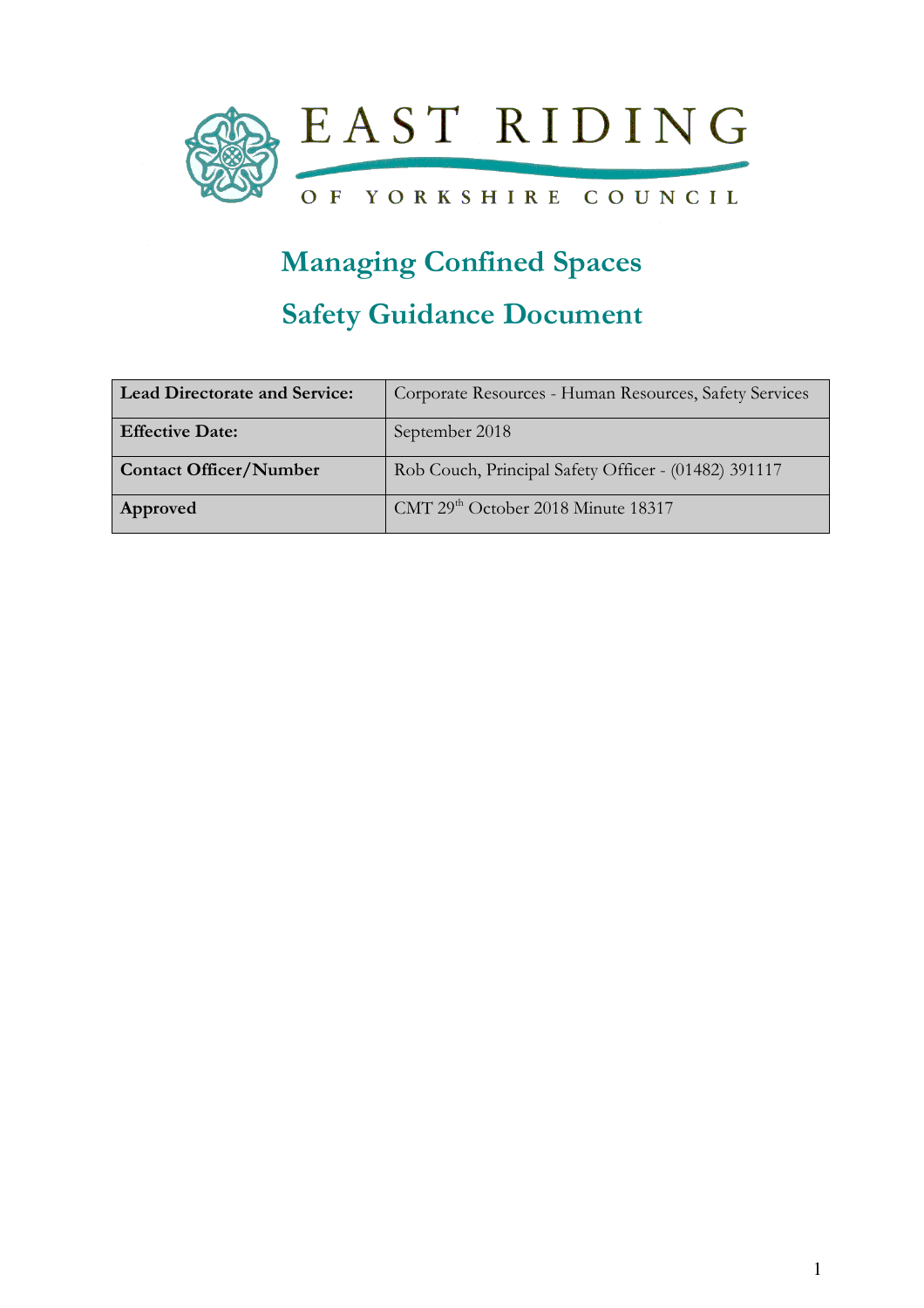| <b>Date Reviewed</b> | <b>Comments</b>                                              |
|----------------------|--------------------------------------------------------------|
|                      |                                                              |
| April 2010           | New Guidance CMT 12 April 2010 Minute 12398                  |
|                      |                                                              |
| April 2014           | Reviewed with minor amendments.                              |
|                      |                                                              |
| October 2018         | Roles and responsibilities section updated to reinforce that |
|                      | employees must not enter confined spaces.                    |
|                      | Role of the competent person reviewed.                       |
|                      | Reference made to bio fuel storage.                          |
|                      | Information updated on entry into potentially dangerous      |
|                      | atmospheres and requirement for air sampling and             |
|                      | monitoring.                                                  |
|                      | Information amended on use of 'escape sets'.                 |
|                      | Minor typing amendments.                                     |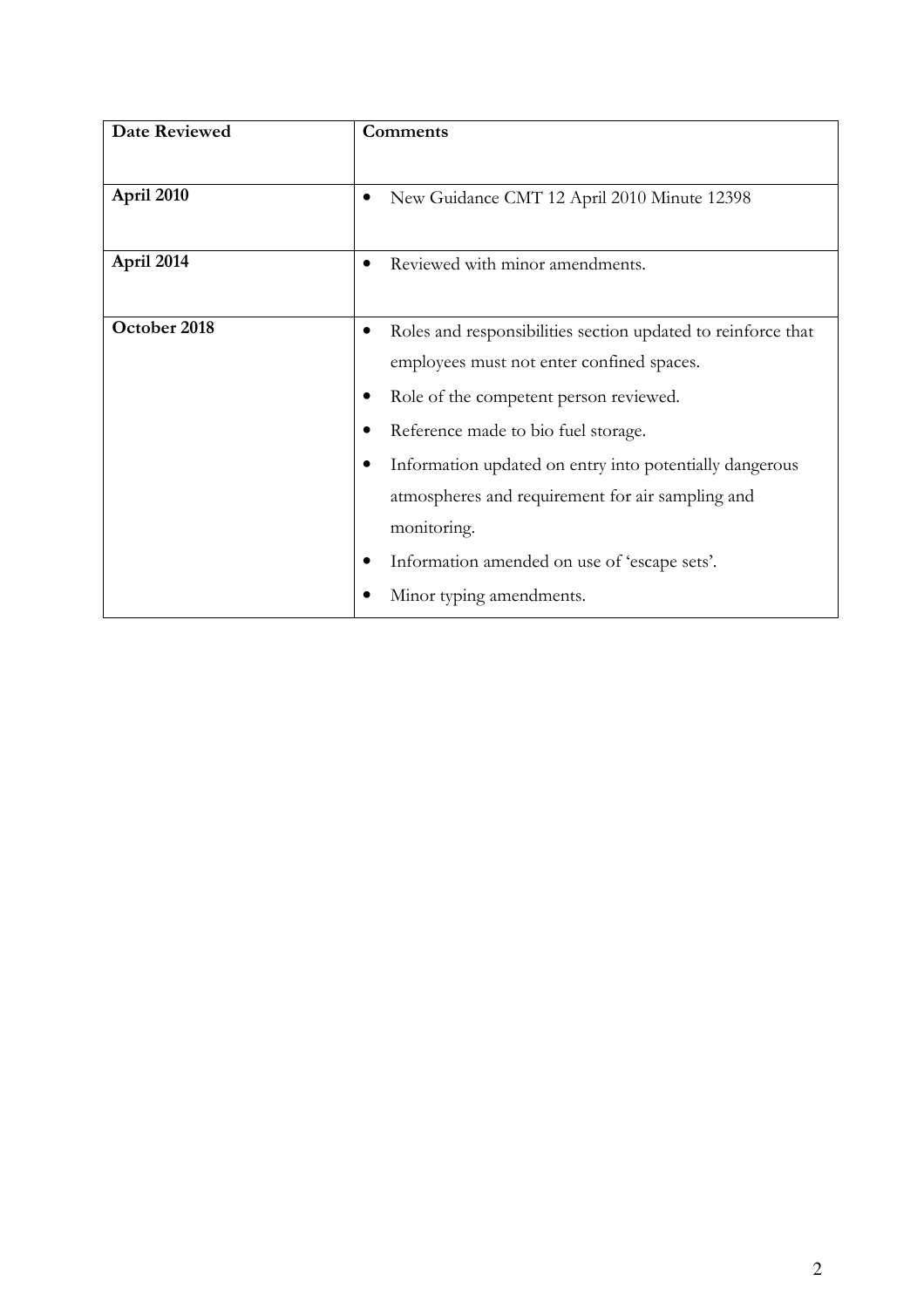## **CONTENTS PAGE**

| 1. |      |                                                                   |
|----|------|-------------------------------------------------------------------|
| 2. |      |                                                                   |
| 3. |      |                                                                   |
| 4. |      |                                                                   |
|    | 4.1  |                                                                   |
|    | 4.2. |                                                                   |
|    | 4.3  |                                                                   |
|    | 4.4  |                                                                   |
|    | 4.5  |                                                                   |
|    | 4.6  |                                                                   |
| 5. |      |                                                                   |
|    | 5.1  |                                                                   |
|    | 5.2  |                                                                   |
|    | 5.3  | Hazard Identification, Risk Assessment and Safe Systems of Work 8 |
|    | 5.4  |                                                                   |
|    | 5.5  |                                                                   |
|    | 5.6  |                                                                   |
|    | 5.7  |                                                                   |
|    | 5.8  |                                                                   |
|    | 5.9  |                                                                   |
|    | 5.10 |                                                                   |
|    |      |                                                                   |
|    |      |                                                                   |
|    |      |                                                                   |
|    |      |                                                                   |
|    |      |                                                                   |
|    |      |                                                                   |
|    |      |                                                                   |
|    |      |                                                                   |
|    |      |                                                                   |
|    |      |                                                                   |
|    |      |                                                                   |
|    |      |                                                                   |
|    |      |                                                                   |
| 6. |      |                                                                   |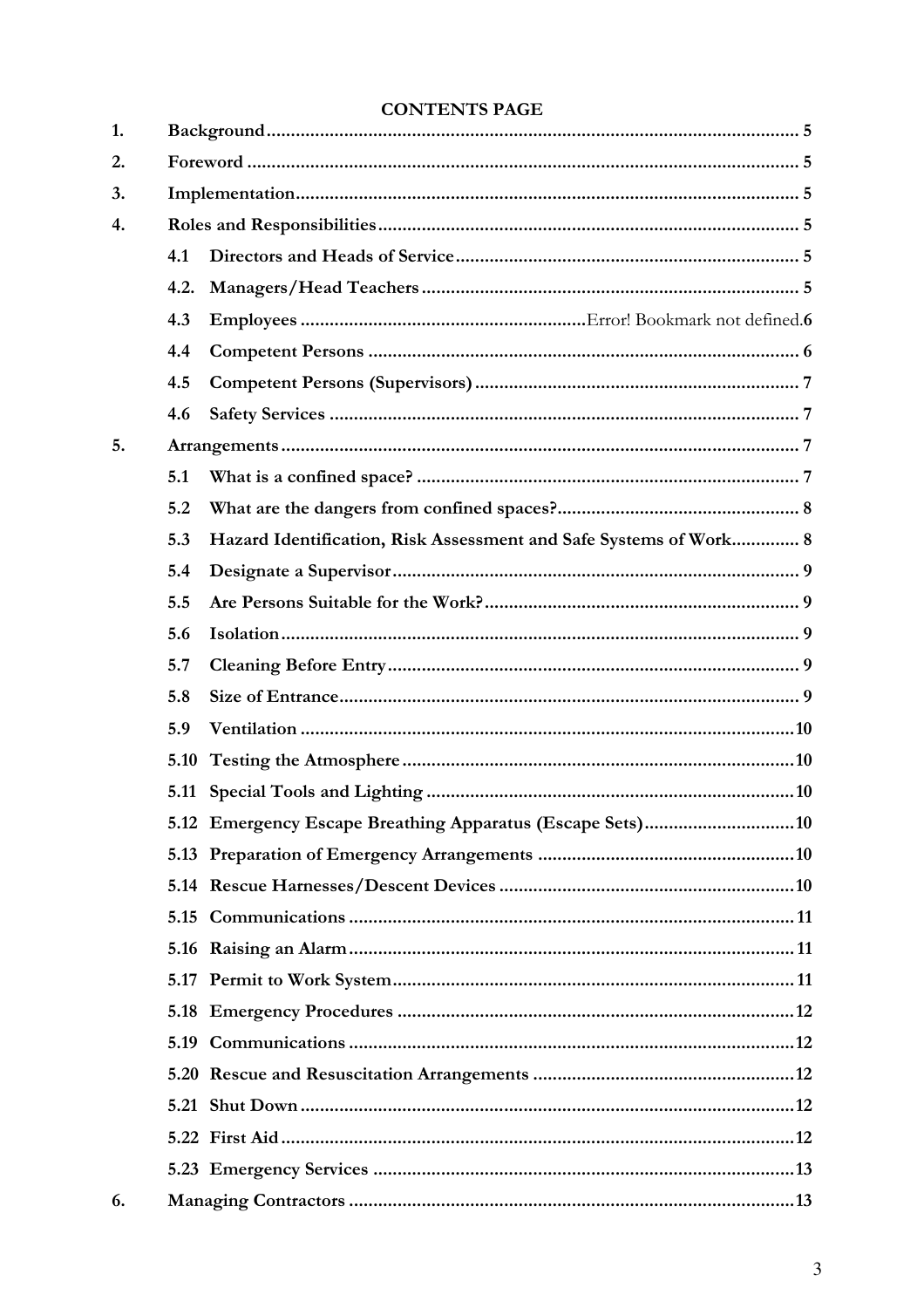| Appendix 1 - Step by Step List of Duties for the Appropriate Competent Person14 |  |
|---------------------------------------------------------------------------------|--|
|                                                                                 |  |
|                                                                                 |  |
|                                                                                 |  |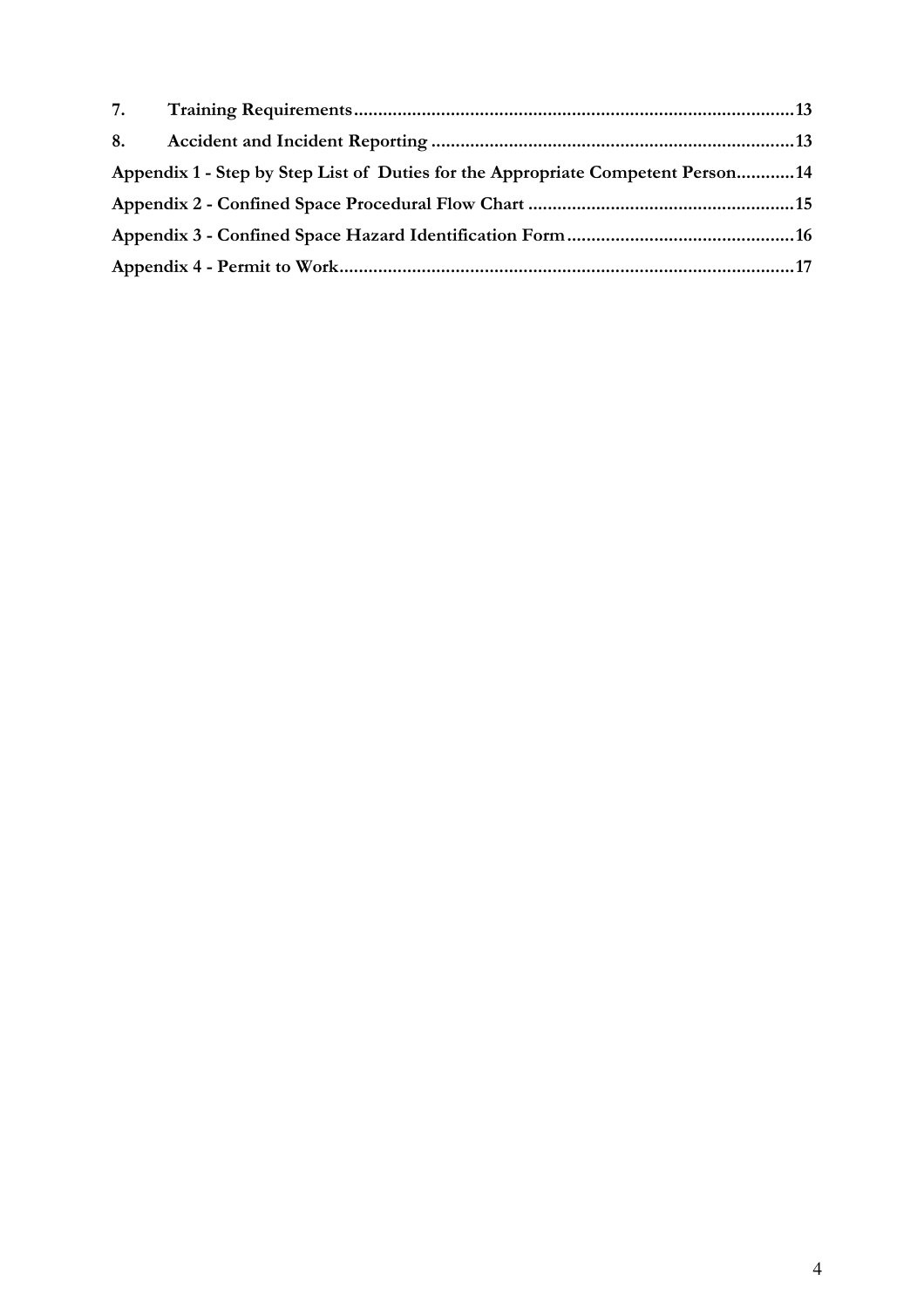#### 1. Background

1.1 This safety guidance document provides information on the management of, and working within confined spaces. A confined space is any space of an enclosed nature with limited openings, where there is a risk of serious injury from hazardous substances or dangerous conditions in and around the confined space. Examples are; chambers, tanks, silos, pits, sewers, vats, flues, wells, ducts or poorly ventilated rooms (eg basements, roof spaces).

#### 2. Foreword

2.1 In accordance with the Council's Corporate Safety Policy, the Council is committed to pursuing continual improvements in health and safety. This safety guidance document supports this commitment and forms part of the Council's health and safety management system.

#### 3. Implementation

- 3.1 Directorates are responsible for the implementation of this safety guidance document and communication of its content as appropriate.
- 3.2 This safety guidance document is available on the Safety Services intranet page and, where employees do not have access to the Council's intranet, via their Line Manager/Headteacher.
- 3.3 The Council relies on the cooperation of all employees and trade unions for the successful implementation of this safety guidance document.
- 3.4 A review of this safety guidance document will be undertaken after three years after its implementation or where significant changes in legislation or working practices deem this appropriate.

#### 4. Roles and Responsibilities

#### 4.1 Directors and Heads of Service

4.1.1 Directors and Heads of Services are ultimately responsible and accountable to the Chief Executive for ensuring this safety guidance document is issued to their management team.

#### 4.2. Managers/Headteachers

- 4.2.1 Managers/Headteachers need to consider this guidance in relation to work carried out within their control. Appendix 1 is a step by step list of potential duties.
- 4.2.2 Managers/Headteachers are responsible for achieving the objectives of this safety guidance document where relevant to their area of service delivery and are responsible for ensuring that:
	- The information contained within this safety guidance document is implemented and complied with;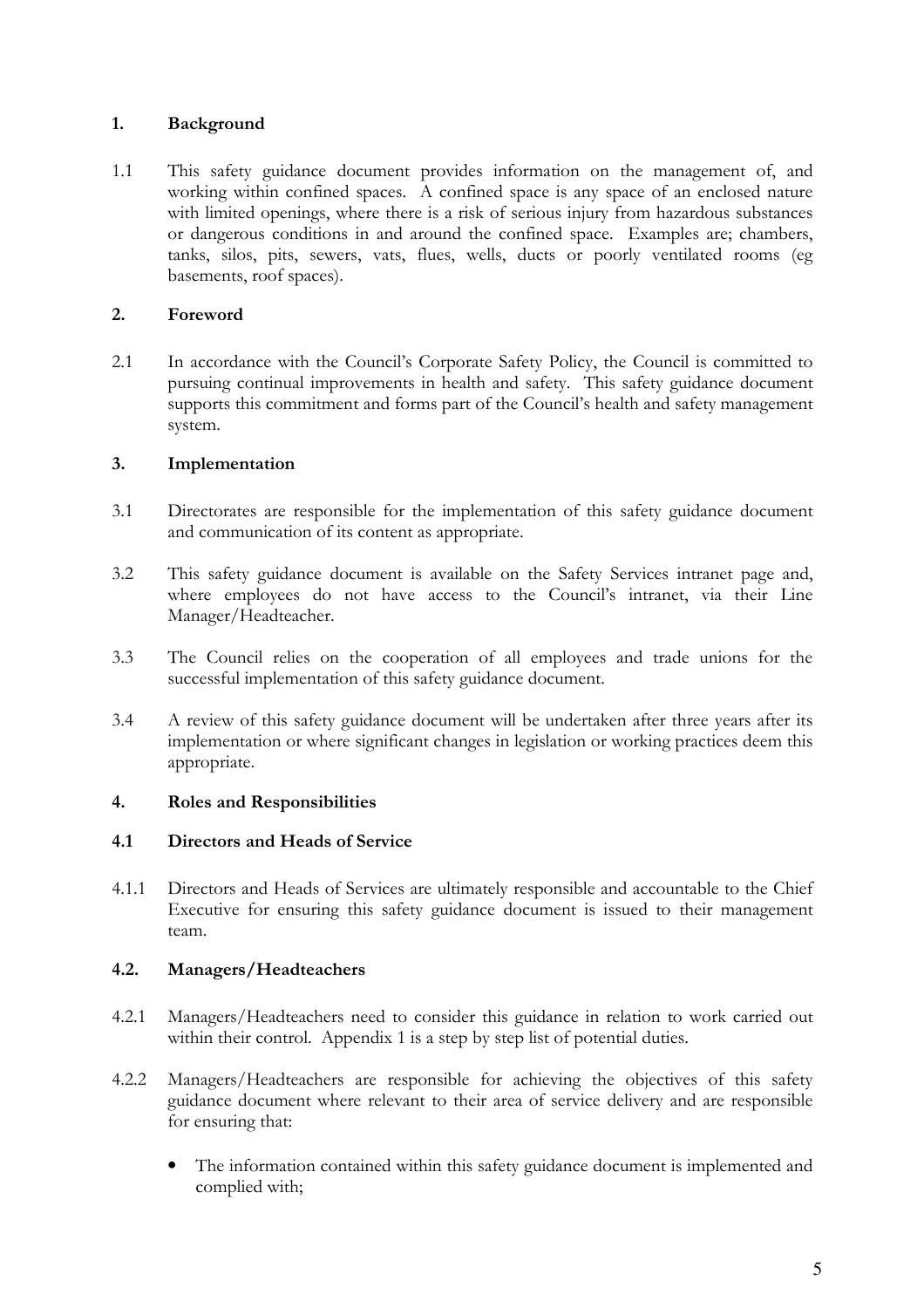- Confined spaces have been identified and risk assessed by a competent person and that they are controlled (including securing against unauthorised access);
- Control measures (safe systems of work) are introduced to reduce any potential risks to a reasonable level;
- Relevant information, instruction and training is provided to staff to enable them to undertake their job safely and without risk;
- Persons involved in work that requires entry into confined spaces, are medically fit, competent to carry out that work and have received adequate, information, instruction and training;
- A competent person prior to any confined space entry undertakes a risk assessment and that safe systems of work are developed including entry permits and a rescue plan;
- Any equipment provided for safety in connection with confined spaces is appropriate for the purpose and adequately maintained;
- They suspend all work if in their opinion the safe systems of work or control and emergency measures are not being complied with.

#### 4.3 Employees

- 4.3.1 Employees must ensure they carry out assigned tasks and duties in accordance with information, instruction, training and agreed safe systems of work. Specifically they should ensure:
	- This safety guidance document is complied with;
	- They **NEVER** enter a confined space unless they have been deemed competent and have been trained and authorised to do so;
	- Their own health and safety and that of others are not put at risk by their actions,

#### 4.4 Competent Persons

- 4.4.1 **ONLY** those employees deemed competent who have been trained and authorised may enter a confined space. They MUST ensure:
	- They are medically fit to undertake work in confined spaces and must inform their Line Manager/Supervisor where medical conditions would affect working in a confined space;
	- They complete risk assessments prior to assessing or entering a confined space;
	- They have in place and understand the safe system of work that they have to use whilst working in a confined space;
	- The degree of supervision required for any confined space entry has been based on the findings of the risk assessment;
	- Where the level of risk requires the appointment of additional competent person(s) to supervise the work, that they remain present at all times whilst the work is being undertaken;
	- They comply with **ALL** control measures contained within the safe system of work;
	- They report any equipment defects, worsening conditions or new hazards encountered within the confined space to their Supervisor. If necessary withdraw from the confined space;
	- Their own health and safety and that of others are not put at risk by their actions.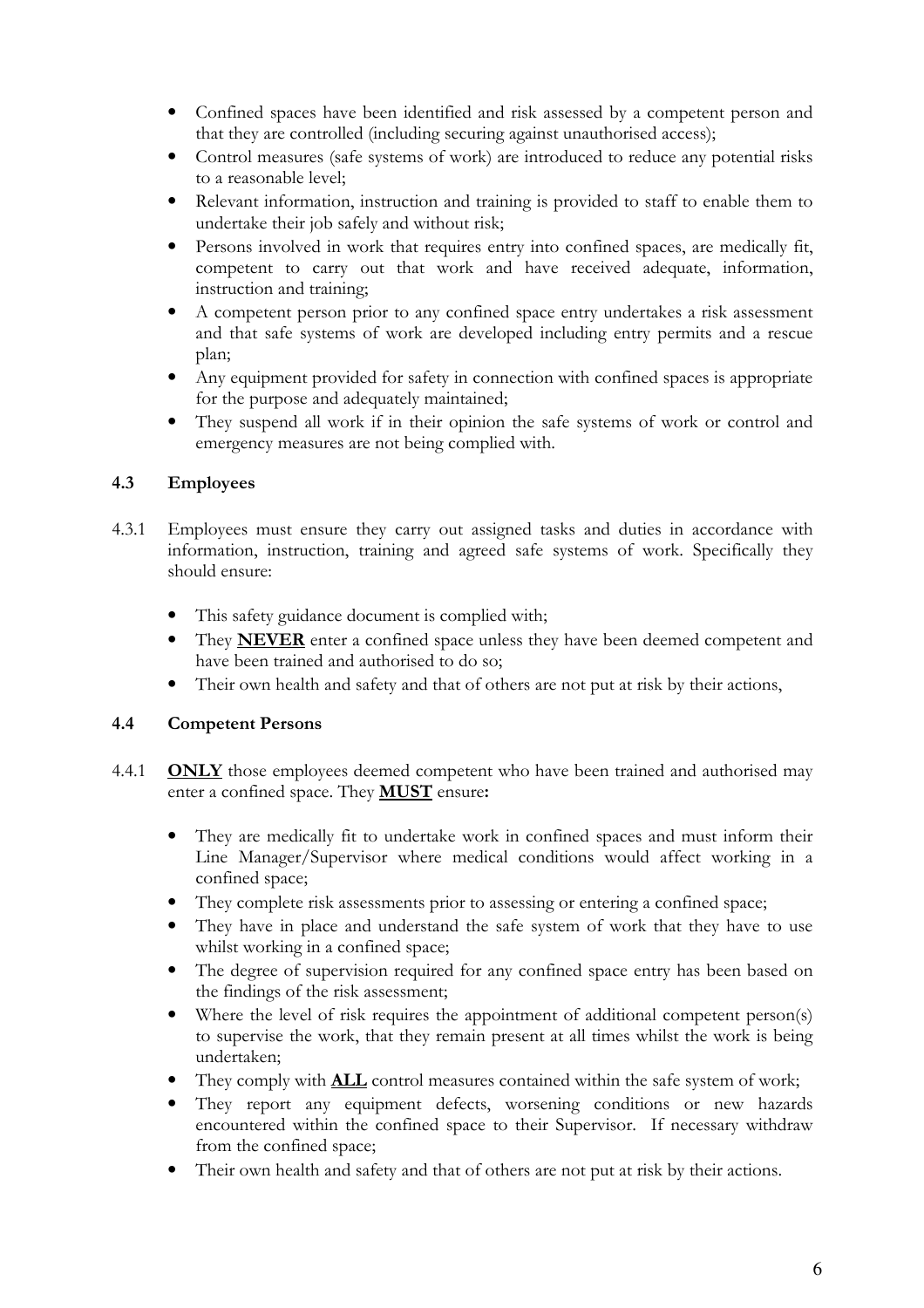#### 4.5 Competent Persons (Supervisors)

The Supervisor's role is to ensure that:

- The permit to work system operates properly;
- All necessary safety precautions are taken prior to, during and after the work is undertaken;
- Anyone in the vicinity of the confined space is informed of the work being done;
- Entry into the confined space is controlled;
- Communications with the employees is maintained;
- Emergency procedures are in place;
- Work is suspended if, in their opinion, the safe systems of work or control and emergency measures are not being complied with.

#### 4.6 Safety Services

4.6.1 The primary function of Safety Services is to support the Council and its employees by providing professional, authoritative, impartial advice on all aspects of health, safety and wellbeing. Where Managers/Headteachers require further assistance, Safety Services will advise on achieving compliance with this safety guidance document.

#### 5. Arrangements

#### 5.1 What is a Confined Space?

- 5.1.1 The appearance of a confined space can be misleadingly inoffensive. By their nature confined spaces are places where there is restricted access and the opportunity for the atmosphere within them to become hazardous to life. All too often the first sign of danger is when an employee collapses within the confined space. Frequently, the initial reaction of colleagues is to provide assistance, making rescue attempts and becoming casualties themselves. A number of people die each year in confined spaces and approximately half of them are attempting a rescue. Confined spaces are found in a wide range of industries and buildings, some more obvious than others.
- 5.1.2 A confined space can be any space with limited access/egress where there is a risk of death or serious injury from hazardous substances or dangerous conditions. Some are easy to identify
	- Storage tanks;
	- Biomass storage hoppers storing heating fuels;
	- Silos;
	- Reactor vessels;
	- Enclosed drains:
	- Sewers.
- 5.1.3 Others that are less obvious, but can be equally as dangerous
	- Open topped chambers;
	- Vats;
	- Flues;
	- Wells;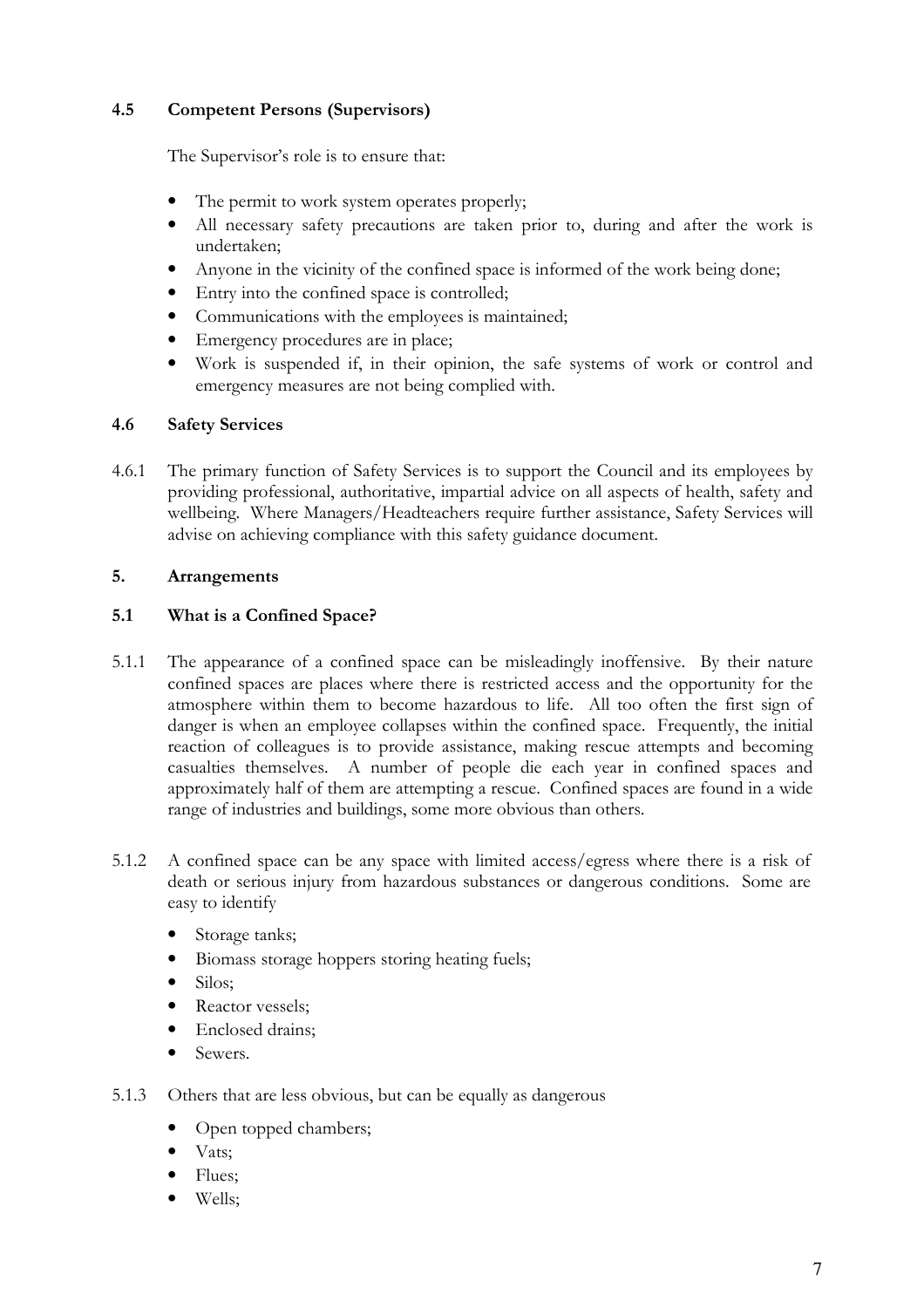- Ducts:
- Poorly or unventilated rooms, eg basements/roof voids;
- Rooms containing hazardous processes.

#### 5.2 What are the dangers from confined spaces?

- 5.2.1 The dangers in confined spaces can exist for a variety of reasons, including
	- Contamination from previous contents;
	- A lack of oxygen due to chemical reaction or displacement;
	- Toxic gas, fume or vapour accumulating from leaks, engine powered equipment or biological or chemical action;
	- Fire and explosion from flammable vapours, dusts or excess oxygen;
	- Liquids or free flowing solids suddenly filling the space;
	- Very hot/cold working conditions leading to dangerous changes in body temperature.
- 5.2.2 These dangers can be already present in the confined space, but may also arise because of the work being carried out. Leaks, a failure to effectively isolate plant and changing environmental conditions can also give rise to some of these dangers.
- 5.2.3 The enclosure of work and working space can also increase other dangers that arise through the work being undertaken
	- Machinery being used may require special precautions such as dust extraction or special precautions against electric shock or generation of sparks requiring it to be intrinsically safe;
	- Welding or use of volatile/flammable solvents, adhesives etc can create build ups of gases, fumes and vapours;
	- If access is through manholes, escape or rescue in an emergency will be much more difficult.

#### 5.3 Hazard Identification, Risk Assessment and Safe Systems of Work

- 5.3.1 All confined spaces that are identified, be they temporary or permanent will be subject to hazard identification (See Appendix 3) by a competent person at design stage. This will identify the potential hazards in the confined space both permanent and transient and any identified risks when working in the confined space.
- 5.3.2 Where there is a risk of serious injury or worse, entry into the confined space must be avoided. (See Appendix 2 'Confined Space Procedural Flow Chart'). However, if entry into the confined space is unavoidable, a risk assessment must be carried out by a competent person. A safe system of work must be developed and implemented with adequate emergency arrangements in place before work commences. Prerequisite staff competencies must be established at this stage.
- 5.3.3 Before accepting that entry into a confined space is unavoidable, you should consider alternatives.
	- Is the work really necessary?
	- Can the space be modified so that entry is not necessary?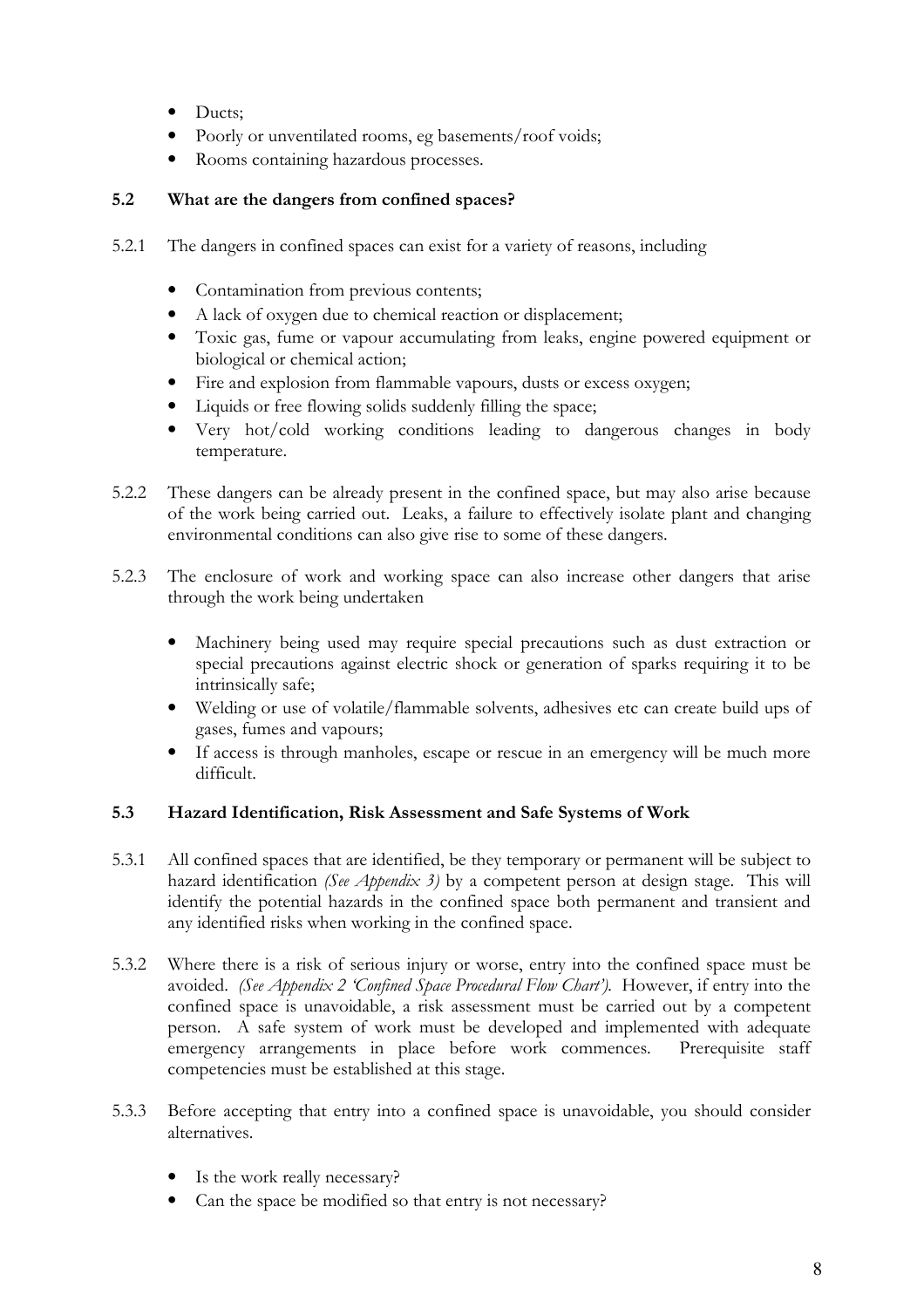- Could the work be done from the outside using remotely operated equipment, tools or cameras?
- 5.3.4 The design of any confined space should be such that the need to enter it for any purpose is minimised.
- 5.3.5 If entry cannot be avoided you must have a safe system of work. The risk assessment will identify the hazards and risks from which the control measures must be developed and put into practice. Everyone involved will have to be properly trained and instructed to ensure they know what to do and how to do it safely. The following measures are not exhaustive, but include many essential elements of a safe system of work.

#### 5.4 Designate a Supervisor

- 5.4.1 Supervisors must be designated for each event and be required to take responsibility to ensure that the necessary precautions are taken and to check safety at each stage. They may need to remain present for the duration of the work.
- 5.4.2 If they are required to remain present, communication must be maintained with those inside the confined space at all times. Work inside the confined space must be suspended whenever the supervisor has to leave the entry point.

#### 5.5 Are Persons Suitable for the Work?

- 5.5.1 Do the intended employees/contractors have sufficient experience and training for the type of work being carried out? If the risk assessment identifies space constraints, are they physically able to work safely in the space? Other factors such as claustrophobia, fitness to wear breathing apparatus or medical advice on individual capability may need to be considered.
- 5.5.2 Confined spaces can be physically demanding, it is essential that employees are sufficiently fit and mentally capable of fulfilling their duties.

#### 5.6 Isolation

5.6.1 If mechanical or electrical equipment could be operated inadvertently, or if gaseous, liquid or free flowing solids could enter the space and endanger employees, systems and pipe work must be effectively isolated. The isolation must be failsafe.

#### 5.7 Cleaning Before Entry

5.7.1 The confined space may need to be cleaned of residues or contaminants that may release fumes. Similarly gaseous residues may need to be purged with an inert gas and/or fresh air prior to entry.

#### 5.8 Size of Entrance

5.8.1 The size of the entrance must be large enough to allow employees, wearing all the necessary equipment, to safely enter and leave the confined space. It also has to be big enough to allow ready access and egress in an emergency.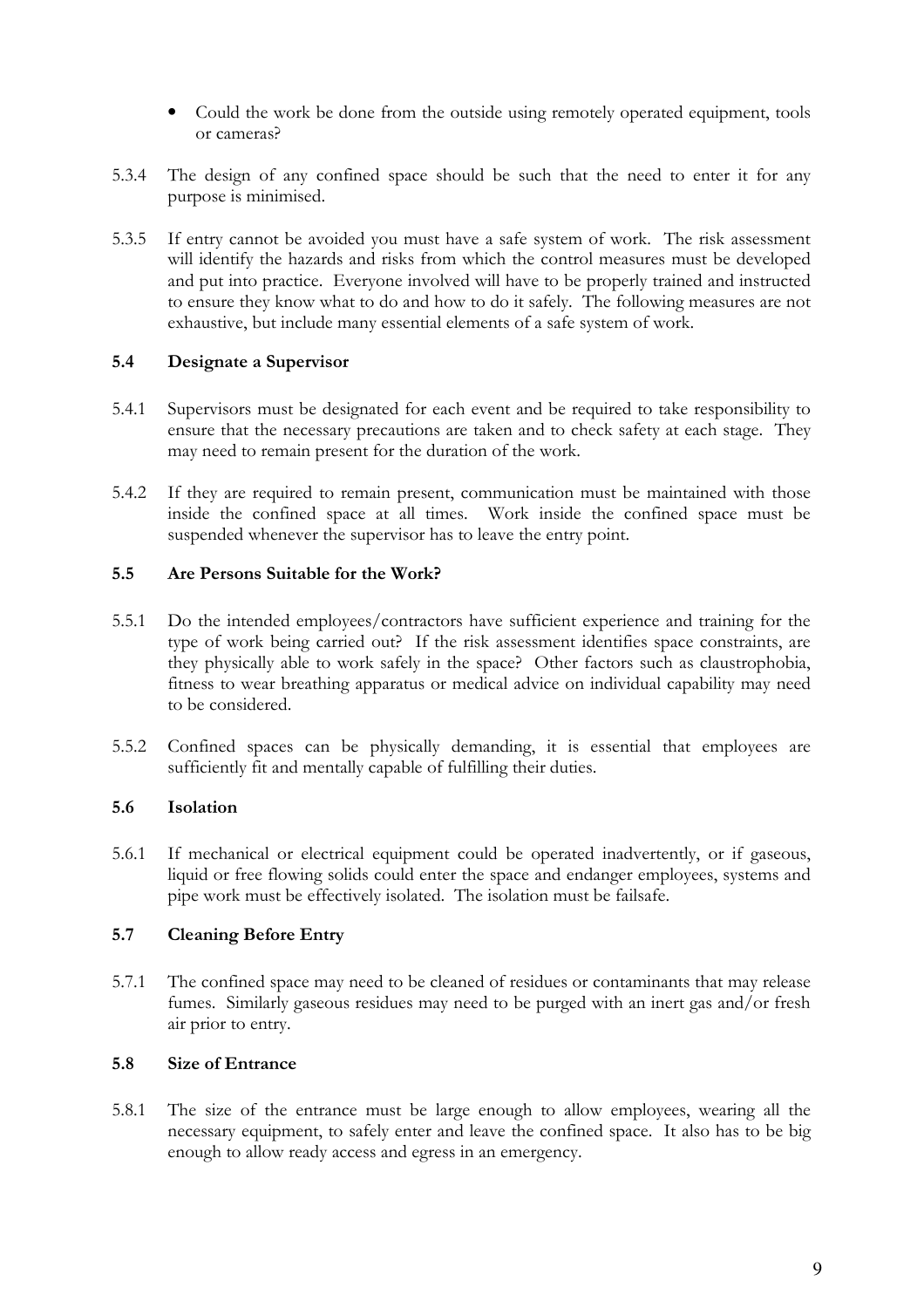#### 5.9 Ventilation

5.9.1 It may be possible to increase the supply of fresh air into the confined space by increasing the number of openings. Oxygen must never be used to 'sweeten' the atmosphere, as this will greatly increase the chance of a fire or explosion. Mechanical ventilation may be necessary and will be essential whenever equipment is used that may release fumes. Engine powered equipment must never be used in, or in the vicinity of a confined space because the exhaust fumes are so dangerous.

#### 5.10 Testing the Atmosphere

5.10.1 Prior to entry into a confined space it may be necessary air sample/monitor the atmosphere to make sure it is free from inert (oxygen depleting) gases, toxic or flammable vapours and fit to breathe. A competent person using correctly calibrated detection equipment must carry out such testing. The risk assessment may also identify that continuous sampling/monitoring is necessary because conditions may change whilst work is in progress. If the sampling/monitoring do not indicate it is safe to enter then entry must not be made and the site must be closed. Reasons for not entering must be stated on the permit to work.

#### 5.11 Special Tools and Lighting

5.11.1 Where there is the potential for an explosive or flammable atmosphere non-sparking tools and specially protected lighting and electrical equipment (intrinsically safe) will be required. In some circumstances, for instance in metal tanks, suitable precautions to prevent electric shock must be made including the use of low voltage equipment (less than 25 volt) and residual current devices.

#### 5.12 Emergency Escape Breathing Apparatus (Escape Sets)

- 5.12.1 If the air inside a confined space cannot be made fit to breathe, then entry is to be denied. Escape sets must be carried by employees who are entering confined spaces as indicated by the safe system of work. These sets should have the capacity to enable persons to escape from the furthest point from the point of entry. Employees must be suitably trained in using this equipment should it be necessary. This equipment is for escape only, and must not be used for any other purposes.
- 5.12.2 Prior to use it must be ensured that the equipment is certificated and within periodic test dates, and, that each wearer has undertaken a 'facefit' test.

#### 5.13 Preparation of Emergency Arrangements

5.13.1 The necessary equipment, training and practise drills must be established, and everyone involved in the entry should fully understand these and be competent in instigating these should the need arise.

#### 5.14 Rescue Harnesses/Descent Devices

5.14.1 The rescue harness is primarily designed to affect the rescue whereby the casualty will be supported in a near vertical position. This makes it ideal for use in confined space environments where they may be an access/egress problem due to the size of the opening. Nearly all rescue harnesses are fitted with an attachment point to enable then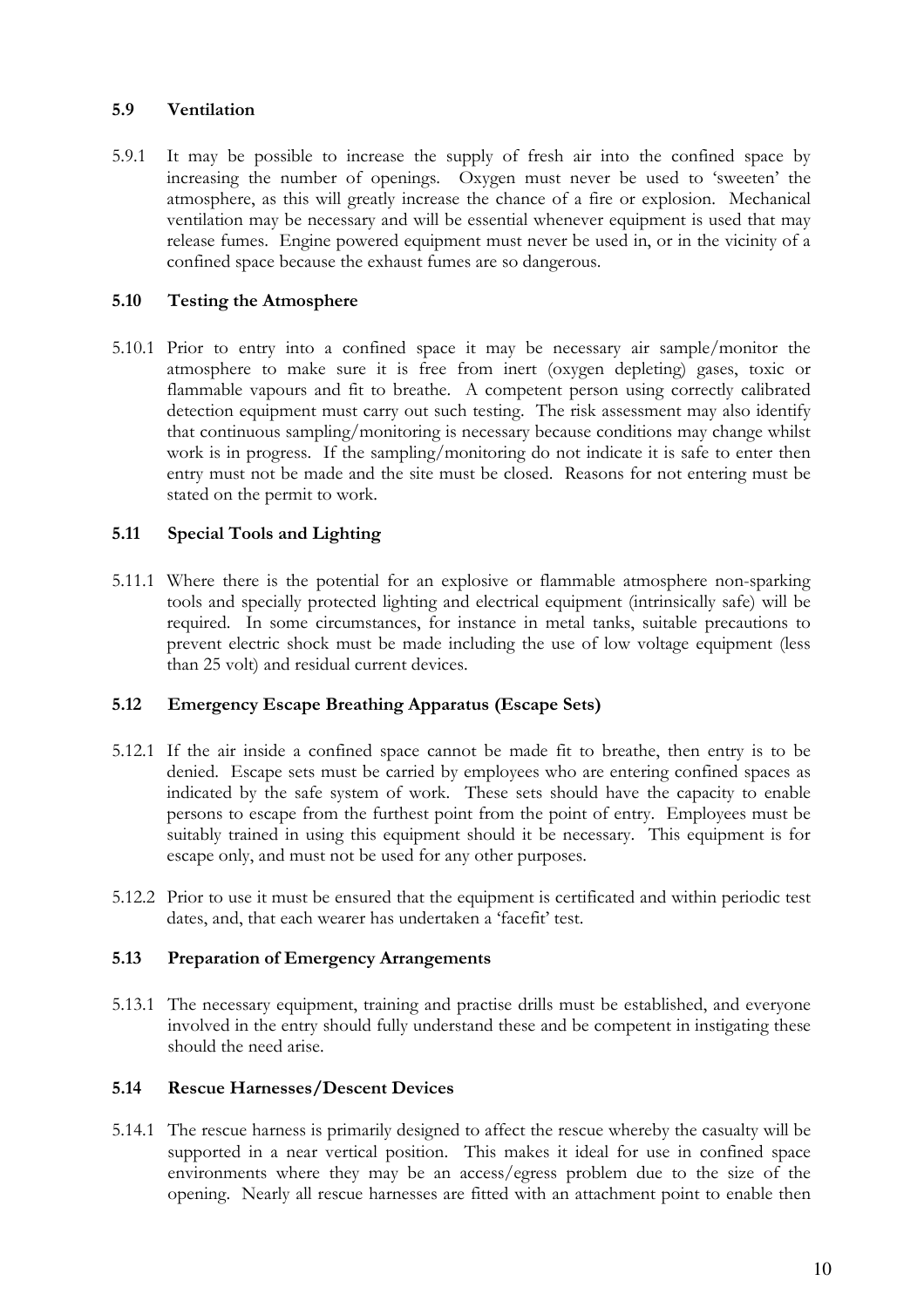to be used as for the purposes of rescue. This point is only ever for use for rescue and should never be used as a fall arrest point.

5.14.2 It does not matter how good the harness is if an unsuitable point is chosen. Anchorage points should be substantial and able to withstand a minimum force of 10kN. Ideally an independent descent device should be used which will offer a means for a person to move safely from a higher to a lower position and will in turn offer a suitable means of facilitating an escape in the event of an emergency. It is vitally important that all component parts are compatible and users must have a sound working knowledge of these systems and be fully trained in their use. All items that fall under the requirements of Lifting Operations and Lifting Equipment Regulations (LOLER) must have been tested and certified as safe before they are used.

#### 5.15 Communications

- 5.15.1 Methods of communication commensurate with the risk assessment must be put in place between the people inside the confined space and those outside must be established and to summon assistance in an emergency.
- 5.15.2 In hazardous circumstances you may need to consider the use of monitored communications and/or automatic distress signalling units.

#### 5.16 Raising an Alarm

5.16.1 In the event of an emergency, provision must be made to ensure that someone is continuously stationed outside the confined space to keep watch, to communicate with those inside, and to control entry? This person will also be responsible for ensuring that assistance is summoned and to take charge of any incident occurring.

#### 5.17 Permit to Work System

- 5.17.1 A permit to work system ensures that a formal check is undertaken to ensure that all parts of the safe system of work are in place before entry is made into a confined space. It is also a means of communication between site management, supervisors and those carrying out the hazardous work. Whoever is responsible for undertaking the work is by default responsible for ensuring a safe system of work is in place and that this is supported by a permit to work. In respect of confined space work undertaken within the council, an appointed contractor would take overall responsibility for the work activity and this would be overseen by Infrastructure and Facilities. Essential features of a permit to work system are:
	- Clear identification of who may authorise permits for particular jobs with responsibility for specifying the necessary precautions and for closing the permit;
	- Provision to ensure that contractors engaged to carry out the work are included;
	- Training and instruction in the issue of permits;
	- Monitoring and auditing to ensure the system works;
	- Detailed on site procedures including supervision and monitoring.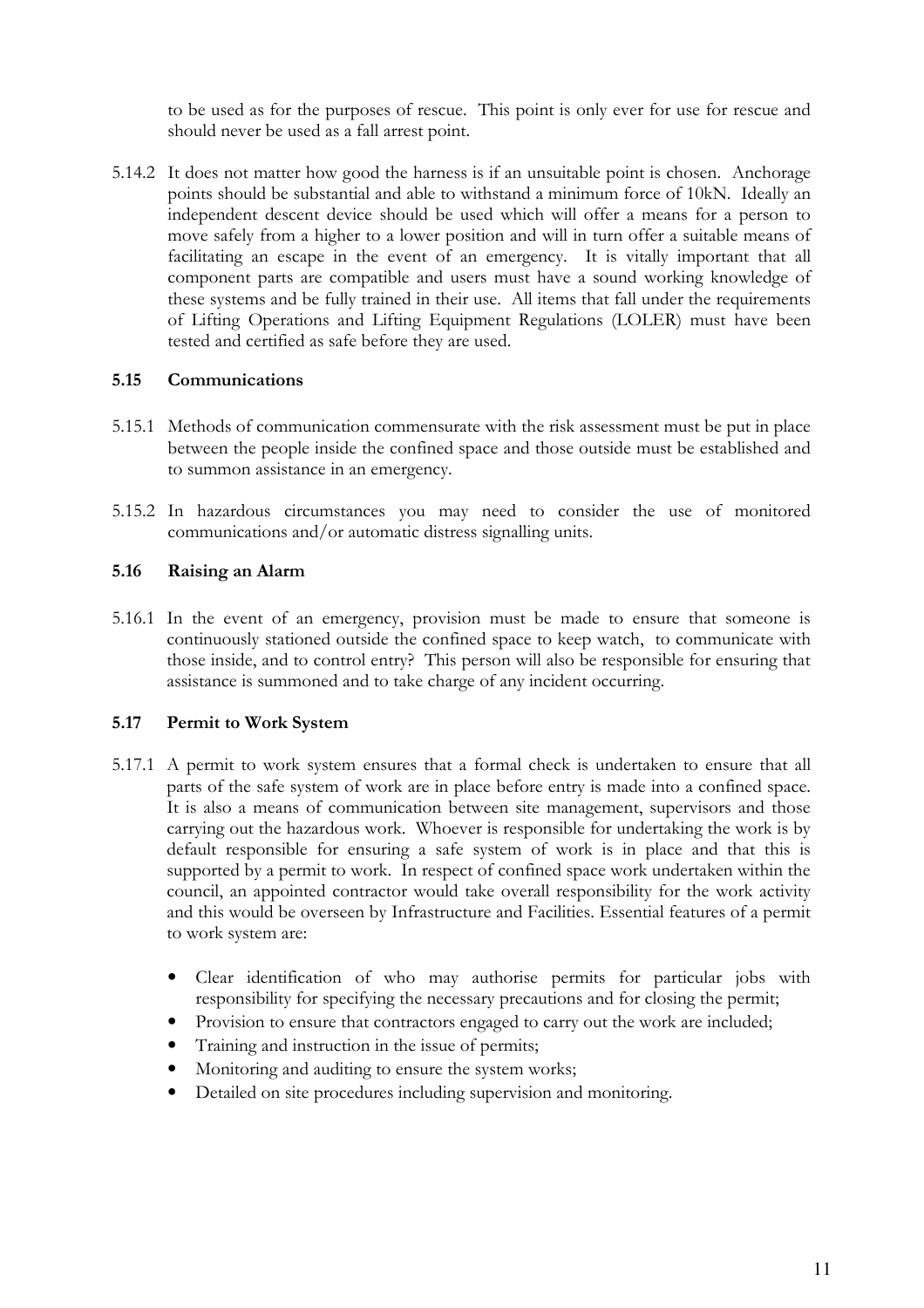#### 5.18 Emergency Procedures

- 5.18.1 When things go wrong in a confined space, people are often exposed to serious and immediate danger. Effective arrangements for raising the alarm and carrying out rescue operations are essential.
- 5.18.2 Pre-determined contingency plans will depend on the nature of the confined space, the risks identified and the likely nature of an emergency rescue. The arrangements will depend on the risks, and should consider:

#### 5.19 Communications

5.19.1 How can the emergency be communicated from inside the confined space to people outside so that rescue can start? Remember that this work frequently occurs outside of normal working hours and when premises are closed.

#### 5.20 Rescue and Resuscitation Arrangements

- 5.20.1 The choice of suitable rescue and resuscitation equipment and arrangements will depend on the likely emergencies identified. Rescuers must be trained in the use of the equipment. The ability to 'self-rescue' is vitally important and should always be a priority consideration when determining emergency arrangements. Escape sets will assist in the facilitation of self-rescue, particularly in oxygen depleted/contaminated environments which could occur whilst persons are in a confined space. Those entering confined spaces with escape sets must be fully confident and trained in the use of this equipment. A hierarchy of rescue arrangements must be considered which includes:
	- 'Non-entry rescue' where the use of equipment to remove people from the environment without rescuers having to enter the area themselves is achieved;
	- Rescuers needing to enter the confined space to help the victim but this must only be done in accordance with the pre-determined plan.
- 5.20.2 Rescuers need to be properly trained people, sufficiently fit to carry out their task, ready to hand, and capable of using any equipment provided for rescue (breathing apparatus, lifelines, fire-fighting and resuscitation equipment etc). They also need to be protected against the cause of the emergency.
- 5.20.3 The emergency services must not be relied upon to provide any rescue capability:- by the time they arrive at the scene it may already be too late.

#### 5.21 Shut Down

5.21.1 It may be necessary for them to be able to shut down adjacent plant before attempting rescue. In this case, an emergency stop system must be in place.

#### 5.22 First Aid

5.22.1 As part of planning works involving entry into confined spaces, a first aid risk assessment must be undertaken to determine if trained first aiders needed to be available to support the work activity being undertaken. .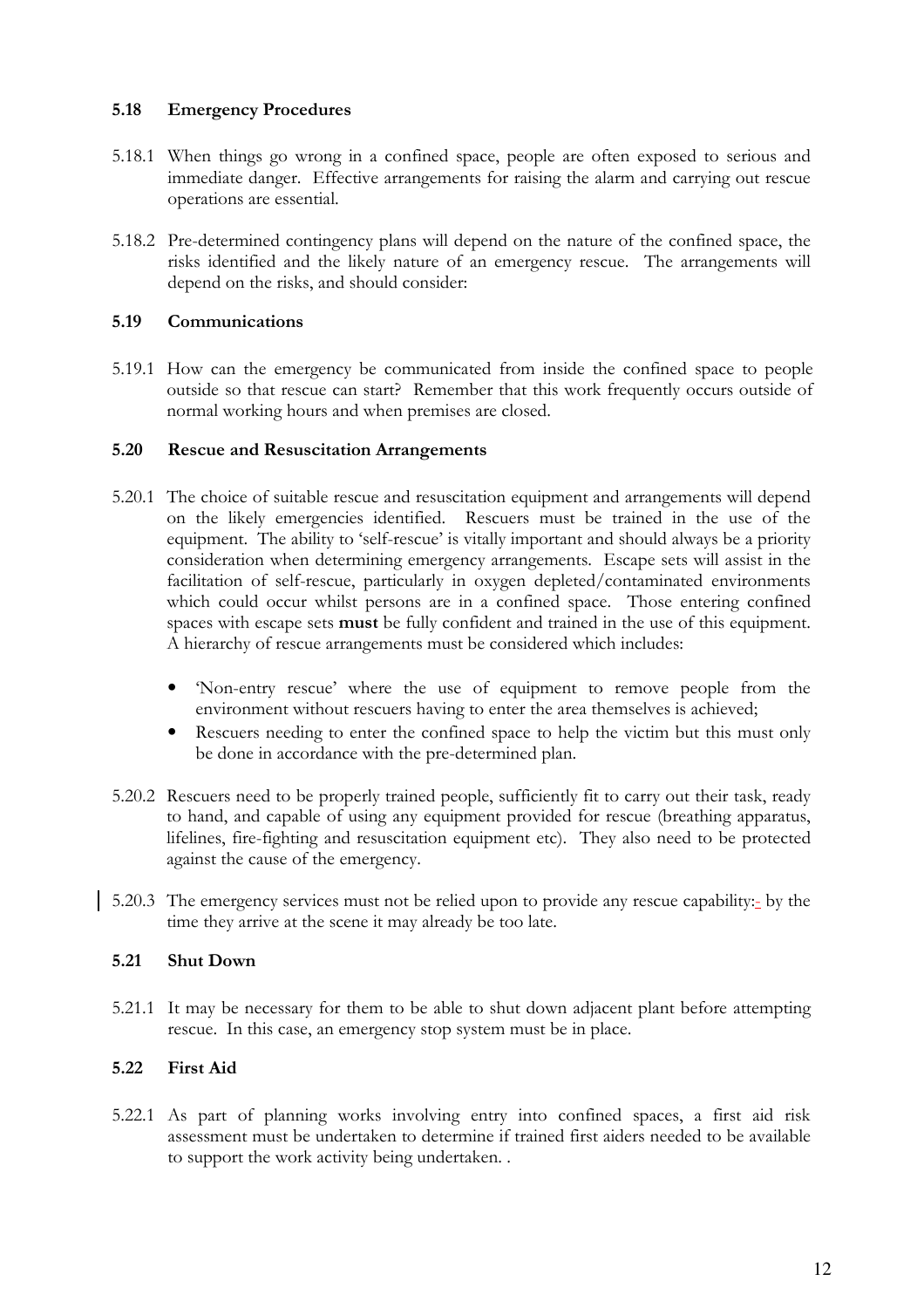#### 5.23 Emergency Services

5.23.1 The local emergency services may need to be called for assistance. Thought should be given to making them aware of the potential for an incident and the associated hazards and risks to enable them to pre-plan operations. In any event they must be given information about the dangers when they are summoned in an emergency.

#### 6. Managing Contractors

- 6.1 Any non-routine work planned inside a confined space within council premises must be properly planned. This begins by advising prospective contractors of any known existing or potential hazards and control measures including the requirements of any permit to work system where one exists.
- 6.2 The contractor shall provide in advance of the work, a suitable risk assessment and method statement for their activities. This will include details of any necessary air sampling/monitoring, staff competencies and emergency arrangements.
- 6.3 Building surveyors and engineers responsible for commissioning these activities should manage contractor arrangements and advise local managers of any necessary safety systems that must be in place prior to work commencing. Local managers will monitor activities (including the management of any permit to work system) to ensure that the safety systems and emergency arrangements are maintained. If there is any doubt they will retain the right to suspend work and contact the supervising officer and Safety Services.

#### 7. Training Requirements

- 7.1 Working within confined spaces can be both arduous and dangerous. Anyone expected to enter or manage any confined space must possess relevant competencies. These will vary according to the nature of the confined space and work being undertaken. The following list of competencies should be considered:-
	- Permit to work system management;
	- Use of emergency escape breathing apparatus;
	- Use of air monitoring/sampling equipment;
	- Rescue techniques;
	- First aid;
	- Specialist equipment training;
	- General confined space entry training.

#### 8. Accident and Incident Reporting

8.1 In accordance with the Council's accident/incident investigation and reporting guidelines, every Manager is responsible for, and will, investigate and report all accidents and incidents. Where required accidents falling under the criteria of the 'Reporting of Injuries, Diseases and Dangerous Occurrence Regulations' (RIDDOR) will, in accordance with the reporting procedure, be notified to the Health and Safety Executive. All accidents and incidents, regardless of if they are RIDDOR reportable will be recorded in accordance with the council's accident reporting procedure.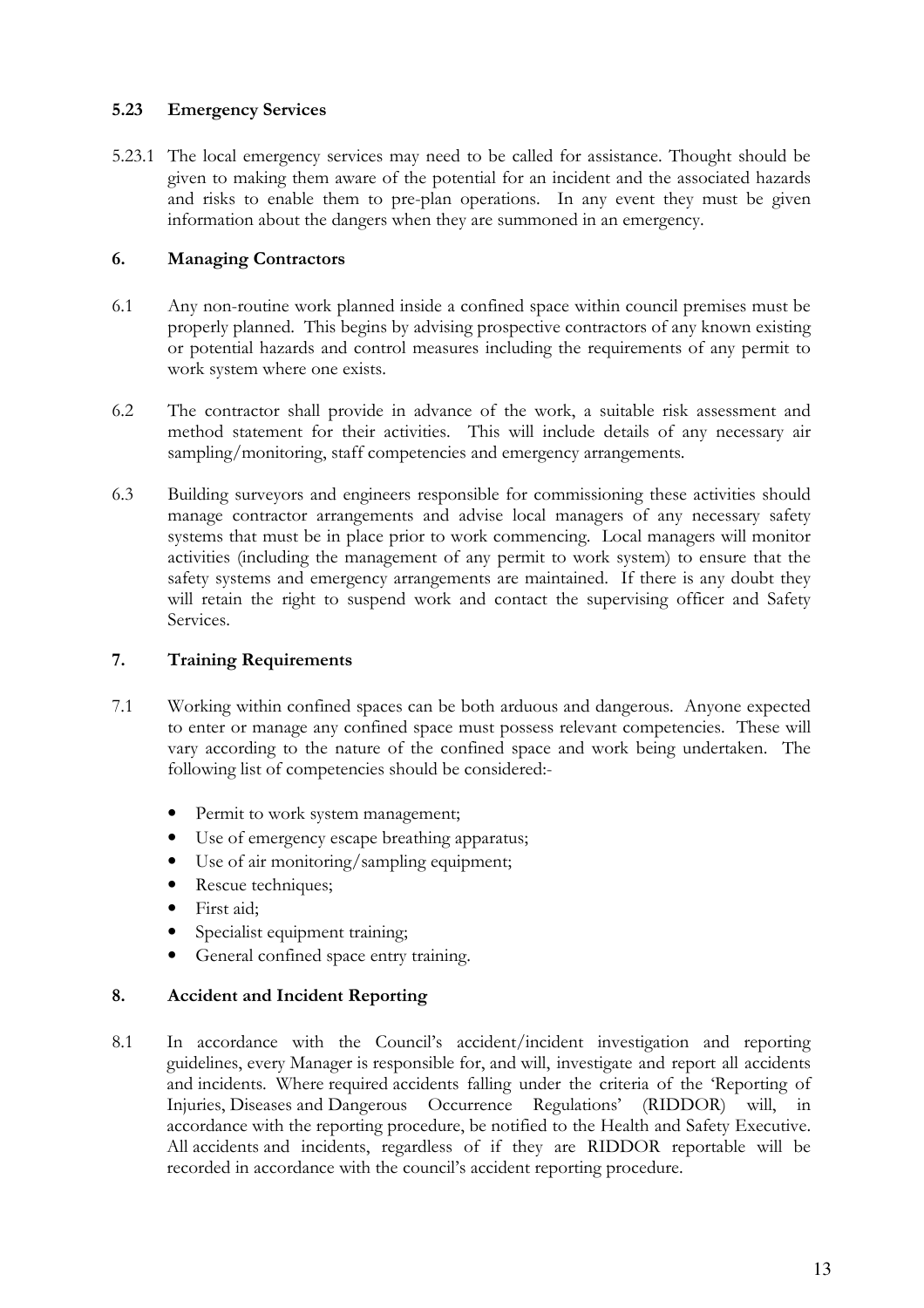

#### Appendix 1 - Step by Step List of Duties for the Appropriate Competent Person

- **Step 1** If you are in control of or manage premises, you need to identify if there are any confined spaces as described under 5.1.
- Step 2 If you are unsure that an identified space meets the criteria detailed in section 5.1 then contact Safety Services on (01482) 391117 or email: safety.services@eastriding.gov.uk
- Step 3 Once you have identified the location of confined spaces, you must ensure that a register of their locations is recorded, the spaces are 'signed' as a confined space and written procedures and physical measures are put in place to control entry in to these areas.
- Step 4 Where work may be required to be undertaken in confined spaces, you must ensure that this is only undertaken by persons who have sufficient experience and training for the type of work being carried out. If you are in any doubt then contact Safety Services on (01482) 391117.
- Step 5 Control and monitor all contractors attending site to undertake work to ensure that work is not undertaken in confined spaces without the necessary competencies/arrangements being in place.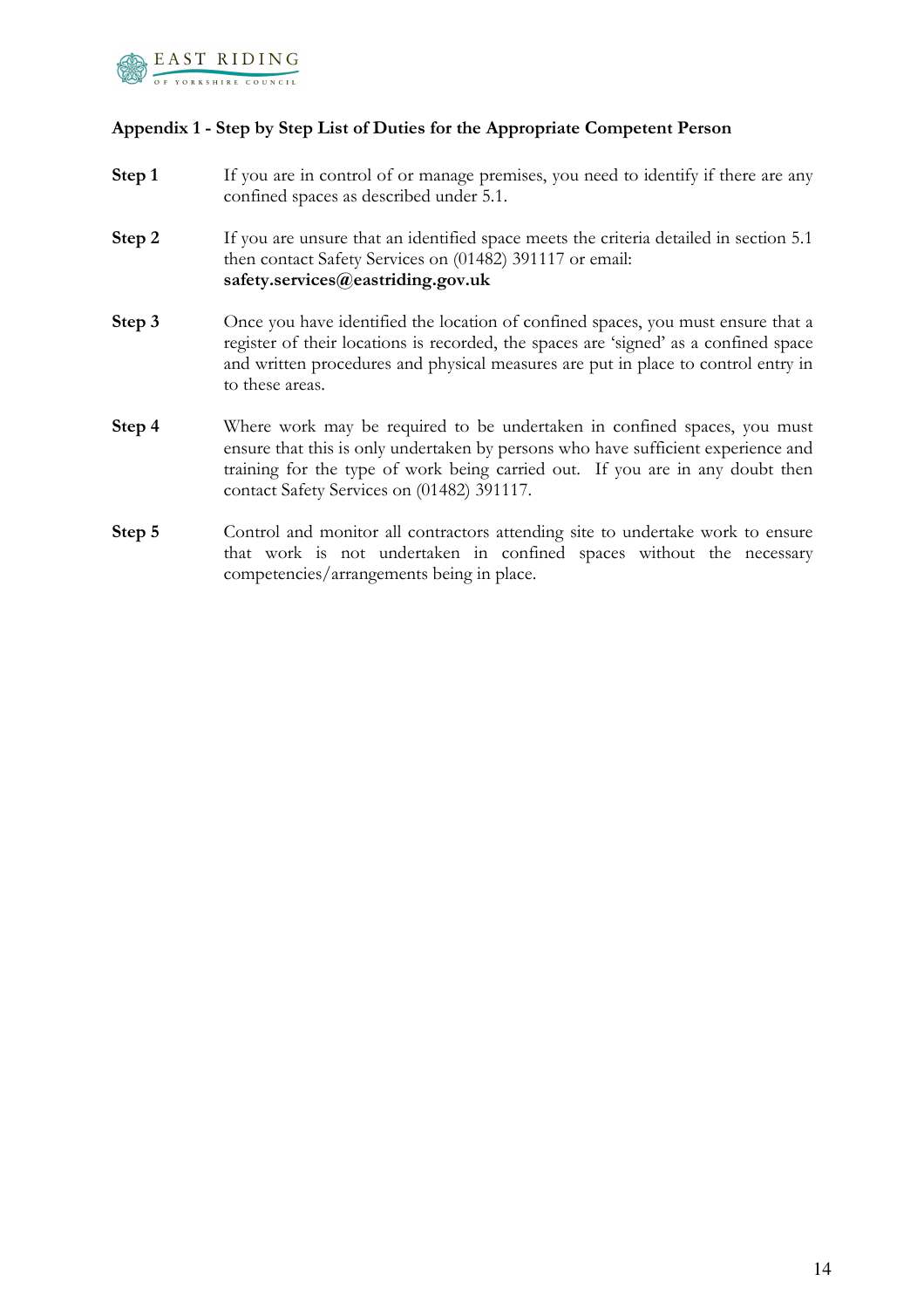



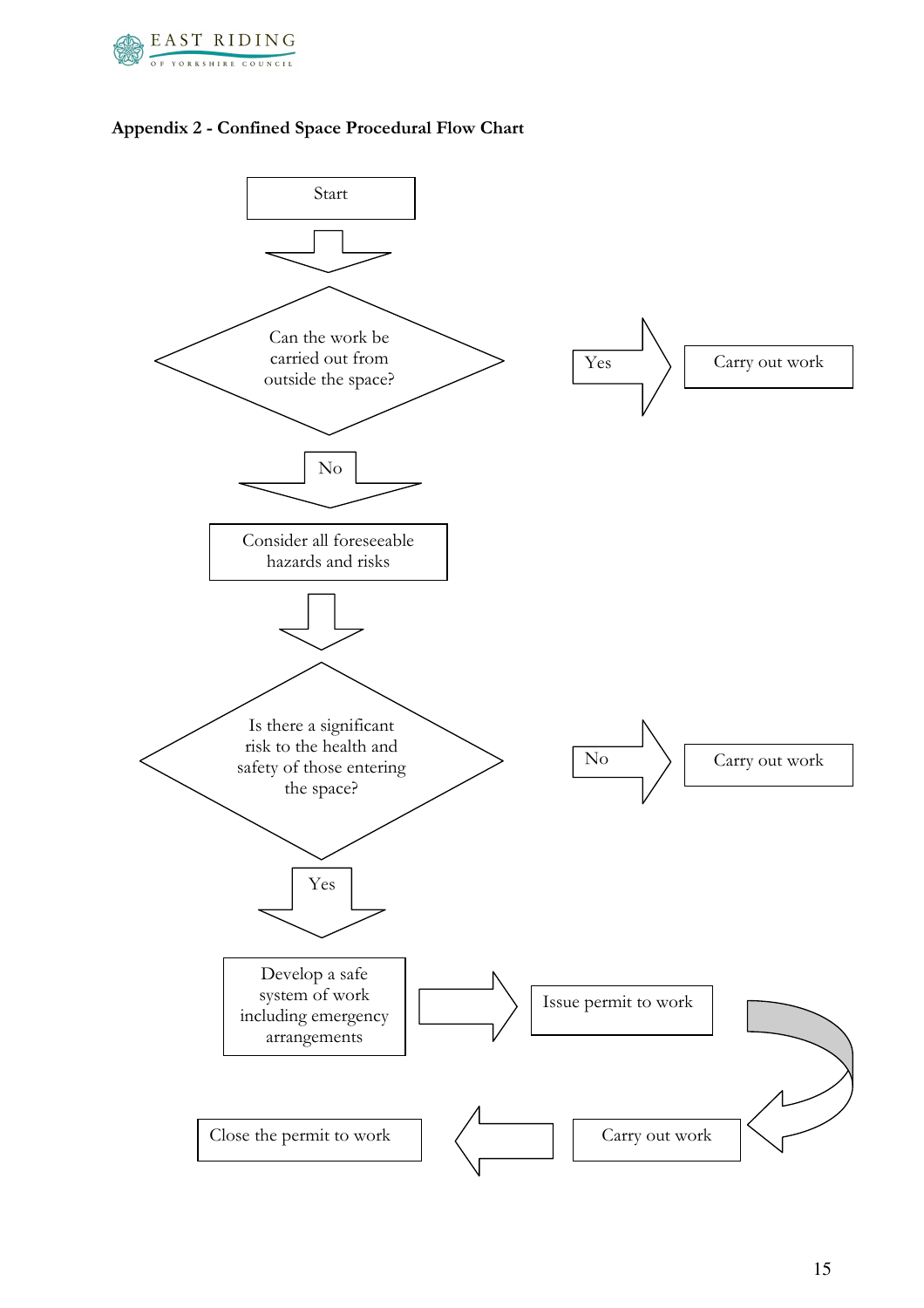

 $\mathbf{r}$ 

### Appendix 3 - Confined Space Hazard Identification Form

## To be completed by the appropriate Competent Person (eg Building Surveyor, Engineer, Architect, Technician or Premises Manager)

| Location and<br>description of                          |  |     |         |                                                     |
|---------------------------------------------------------|--|-----|---------|-----------------------------------------------------|
| confined space                                          |  |     |         |                                                     |
| Hazard                                                  |  | Yes | $\zeta$ | Comment<br>and/or<br>recommended<br>control measure |
| Working at height within the confined space?            |  |     |         |                                                     |
| Fire or explosion?                                      |  |     |         |                                                     |
| Temperature extremes?                                   |  |     |         |                                                     |
| Loss of consciousness or asphyxiation due to:           |  |     |         |                                                     |
| Gas?                                                    |  |     |         |                                                     |
| Fume?                                                   |  |     |         |                                                     |
| Vapour?                                                 |  |     |         |                                                     |
| Lack of oxygen?                                         |  |     |         |                                                     |
| Drowning due to an increase in the level of any liquid? |  |     |         |                                                     |
| Asphyxiation/entrapment due to free flowing solids?     |  |     |         |                                                     |
| Entrapment/entanglement in moving machinery?            |  |     |         |                                                     |

 $\overline{\phantom{0}}$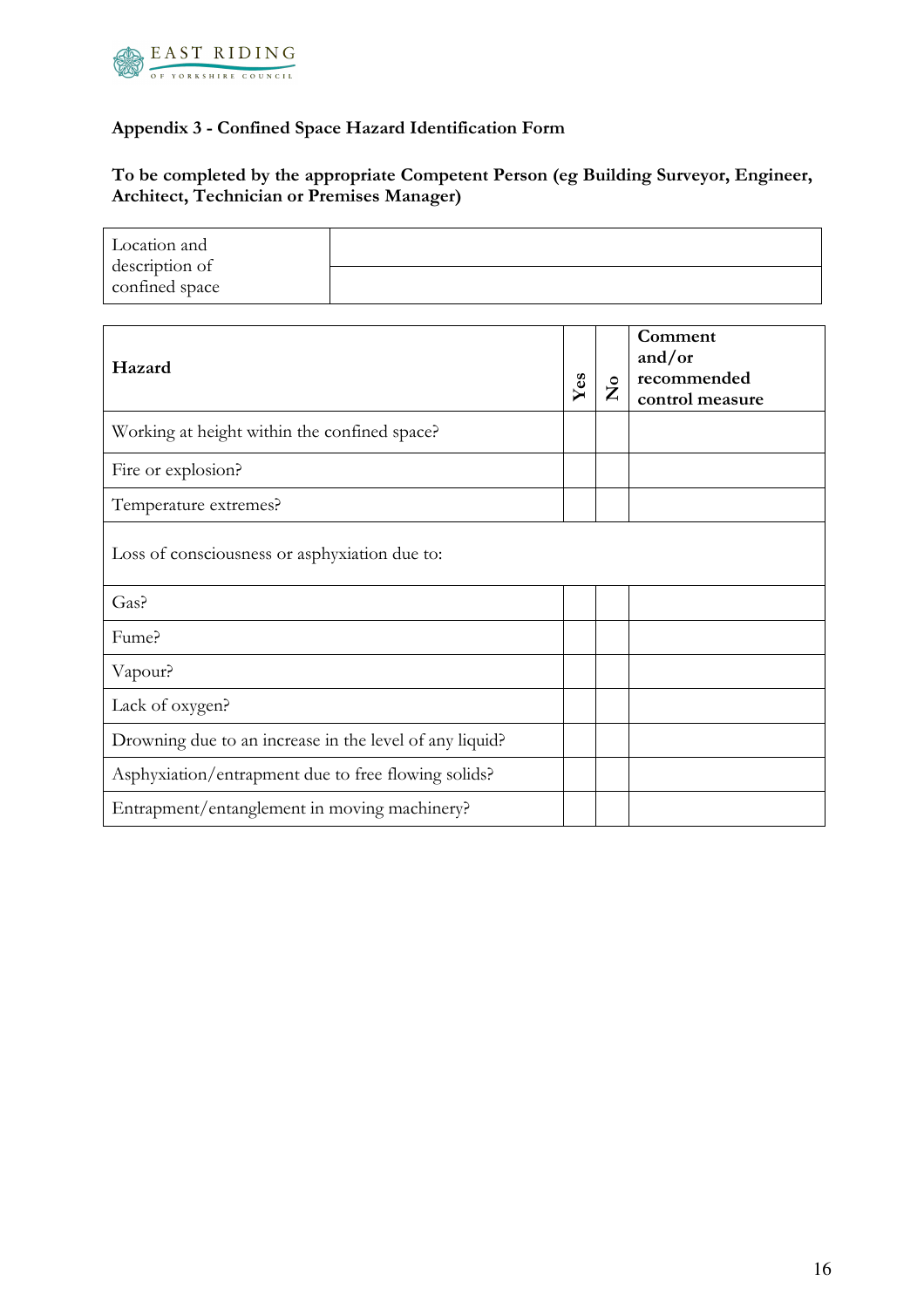

## Appendix 4 - Permit to Work

#### TO BE USED BY FULLY TRAINED PERSONS ENTERING INTO CONFINED SPACES

## Note: Staff not trained will not be allowed and must not enter confined spaces

| Permit Number                                                                                                                    |                                                                                                                                                                                                                                                                                                                                                                                            |     |                |     |
|----------------------------------------------------------------------------------------------------------------------------------|--------------------------------------------------------------------------------------------------------------------------------------------------------------------------------------------------------------------------------------------------------------------------------------------------------------------------------------------------------------------------------------------|-----|----------------|-----|
| precautions.                                                                                                                     | I authorise the following work/entry to commence subject to the risk assessment and<br>method statement (safe system of work) and implementation of the associated safety                                                                                                                                                                                                                  |     |                |     |
| <b>Authorising Officer:-</b>                                                                                                     | Date:-                                                                                                                                                                                                                                                                                                                                                                                     |     |                |     |
| Print Name :-                                                                                                                    |                                                                                                                                                                                                                                                                                                                                                                                            |     |                |     |
|                                                                                                                                  |                                                                                                                                                                                                                                                                                                                                                                                            |     |                |     |
| <b>Maximum Validity</b>                                                                                                          |                                                                                                                                                                                                                                                                                                                                                                                            |     |                |     |
| Location and description of work                                                                                                 |                                                                                                                                                                                                                                                                                                                                                                                            |     |                |     |
| No of Operatives                                                                                                                 |                                                                                                                                                                                                                                                                                                                                                                                            |     |                |     |
| Valid from (date/time)                                                                                                           | to (date/time)                                                                                                                                                                                                                                                                                                                                                                             |     |                |     |
| Confined Spaces Guide.<br>Please <i>initial</i> the appropriate entries below                                                    | This permit is only valid when all sections are complete. If you are in doubt or don't understand,<br>then please ask. Please ensure that you sign this permit to work overleaf.<br>Do not proceed with your work until your permit has been authorised by the relevant member of<br>staff. By accepting this permit you agree to the requirements of the East Riding of Yorkshire Council |     |                |     |
| Hazards to be aware of and precautions to be taken                                                                               |                                                                                                                                                                                                                                                                                                                                                                                            | Yes | N <sub>0</sub> | N/A |
| Are you qualified / trained to undertake this work?                                                                              |                                                                                                                                                                                                                                                                                                                                                                                            |     |                |     |
| Has confined space been isolated from all connected pipe work?                                                                   |                                                                                                                                                                                                                                                                                                                                                                                            |     |                |     |
| Has confined space been purged with steam/water/air?                                                                             |                                                                                                                                                                                                                                                                                                                                                                                            |     |                |     |
| Has confined space been electrically isolated and locked off?                                                                    |                                                                                                                                                                                                                                                                                                                                                                                            |     |                |     |
| Has confined space been mechanically isolated and locked off?                                                                    |                                                                                                                                                                                                                                                                                                                                                                                            |     |                |     |
| Is confined space temperature below 3°C and above 5°C?                                                                           |                                                                                                                                                                                                                                                                                                                                                                                            |     |                |     |
|                                                                                                                                  | Is the entrance big enough to allow access and egress in an emergency?                                                                                                                                                                                                                                                                                                                     |     |                |     |
| Is the supply of breathable air assured or is ventilation required?                                                              |                                                                                                                                                                                                                                                                                                                                                                                            |     |                |     |
|                                                                                                                                  | Is the means of access to and escape from the confined space acceptable?                                                                                                                                                                                                                                                                                                                   |     |                |     |
| Is appropriately calibrated gas detection equipment, available, in good<br>working order and are individuals trained in its use? |                                                                                                                                                                                                                                                                                                                                                                                            |     |                |     |
| Are appropriate 'escape sets' available and in good working order?                                                               |                                                                                                                                                                                                                                                                                                                                                                                            |     |                |     |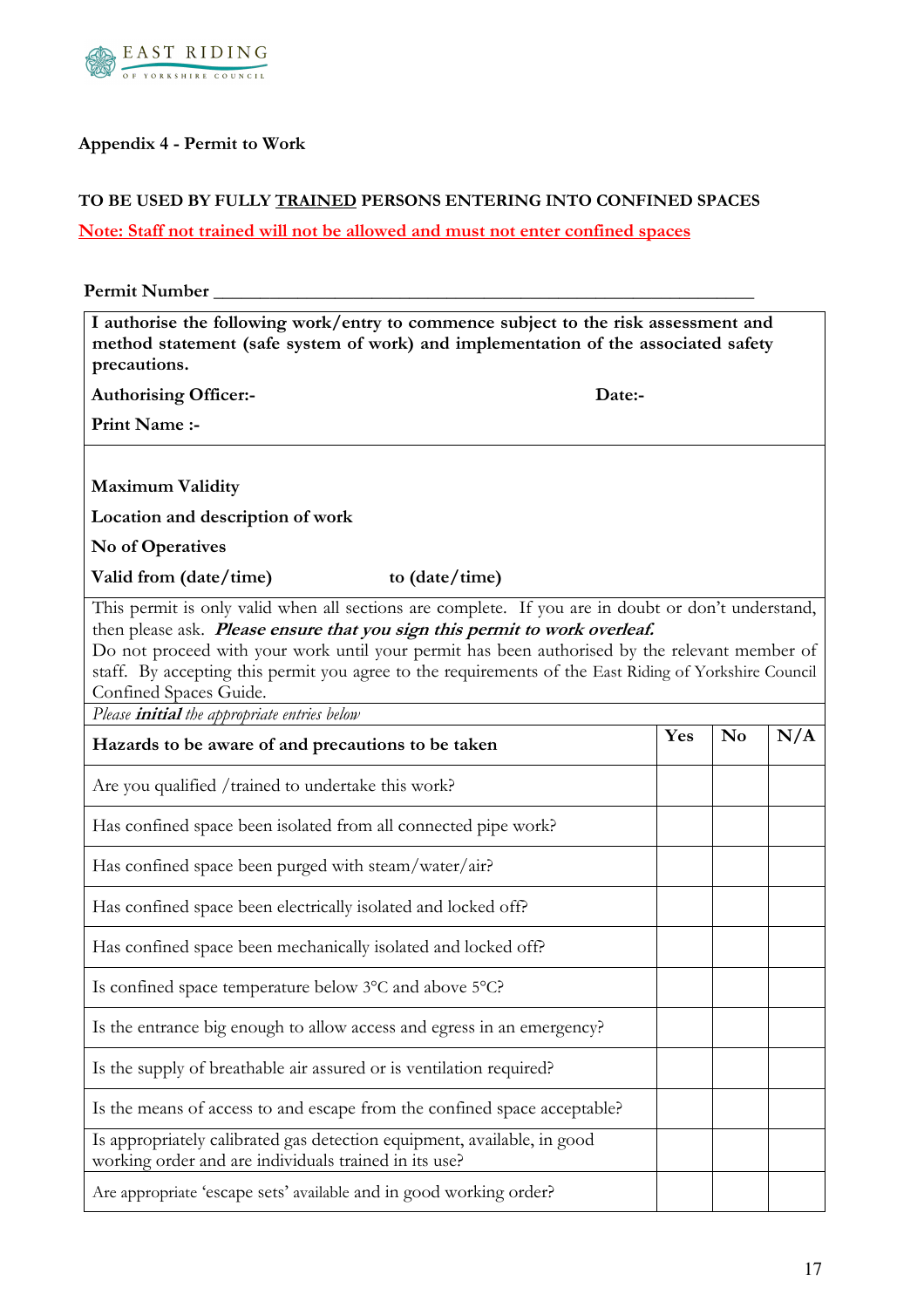| Is the safety line/tripod/harness and any other back up equipment in place? |  |  |
|-----------------------------------------------------------------------------|--|--|
| Are the emergency arrangements in place?                                    |  |  |
| Is a trained standby person at point of entry?                              |  |  |

#### List below any other precautions/safety equipment required

| Is a test of the atmosphere required (minimum 5 minute period<br>must be undertaken) | Yes  | No   |
|--------------------------------------------------------------------------------------|------|------|
| TIME OF TEST:                                                                        | Pass | Fail |
| Oxygen $(0^2)$                                                                       | Pass | Fail |
| Carbon Monoxide (C0)                                                                 | Pass | Fail |
| Hydrogen Sulphide (H2S)                                                              | Pass | Fail |
| Flammability                                                                         | Pass | Fail |
| Other (specify)                                                                      | Pass | Fail |
| Is continuous air monitoring required?                                               |      |      |

#### PREPARATION COMPLETED; ACCEPTANCE AND AUTHORISATION

I verify the above location has been examined, any precautions etc. required by the risk assessment have been taken.

All operatives are certified competent and have been trained and instructed in any site specific procedures and hazards.

I accept responsibility for the work to be carried out.

| Person responsible<br>for work: |            |       |           |  |  |
|---------------------------------|------------|-------|-----------|--|--|
|                                 | Print Name |       | Signature |  |  |
| Date:                           |            | Time: |           |  |  |

#### **EXTENSION**

I hereby certify that I have re-examined the situation covered by this Permit and authorise its extension to the Time and Date noted below

| Permit extended to: |      | Signature of Authorised | Any additional precautions |  |  |
|---------------------|------|-------------------------|----------------------------|--|--|
| Time                | Date | Permit issuer           | to be taken                |  |  |
|                     |      |                         |                            |  |  |
|                     |      |                         |                            |  |  |
|                     |      |                         |                            |  |  |